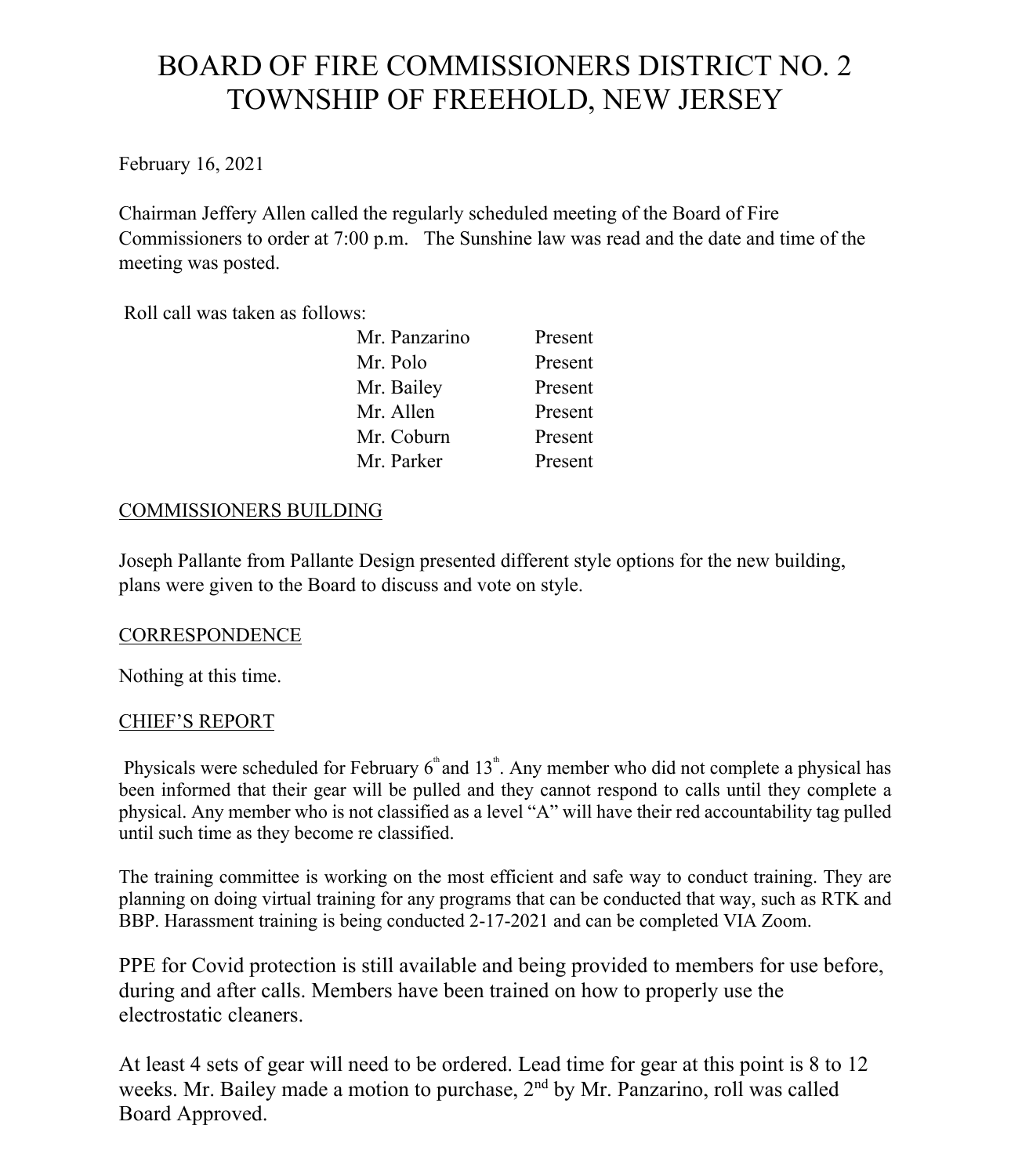# RADIO AND ALARM

Captain Murray stated that we have received the additional pagers.

Cpt. Murray asked to purchase 12 docking stations for the pagers for \$80 each, Mr. Bailey made a motion to purchase, 2<sup>nd</sup> by Mr. Polo, roll called Board Approved.

#### BUILDINGS

Nothing at this time.

#### INSURANCE

Nothing at this time

#### MAINTENANCE

'90 is finished from fixed deficiencies.

#### OLD BUSINESS

Mr. Gaston made the following suggestions on the new truck, deleting the Rmt throttle Ctrl PSG Fire Research control 400 and adding Rmt Throttle Ctrl PSG Fire Research Pump Boss 400, deleting discharge 2 Akron handwheel actuated valve- 3", discharge 4 Akron handwheel actuated valve-3", all handwheel will be replaced with electrically operated, deleting two class 1 3.5" gauge LFP310 that were called out for discharge 2 and discharge 4 and two blue lights for previously listed gauges. Mr. Panzarino made a motion to accept the changes, 2nd by Mr. Coburn. Roll was called, Mr. Bailey Abstained from the vote, Board Approved.

# LOSAP

Mr. Bailey made a motion for the 2019 and 2020 points were reinstated for James Taylor and Tom Whalen, Mr. Polo 2nd, roll was called Board Approved.

Commissioners to have a discussion on new operating guidelines for LOSAP at next workshop meeting.

# Training

February  $28<sup>th</sup>$  is a drill with other surrounding companies,  $2<sup>nd</sup>$  Lt Congilio asked if it was ok to store materials for the drill at Daniels Way and to use the smoke machine, Board Approved.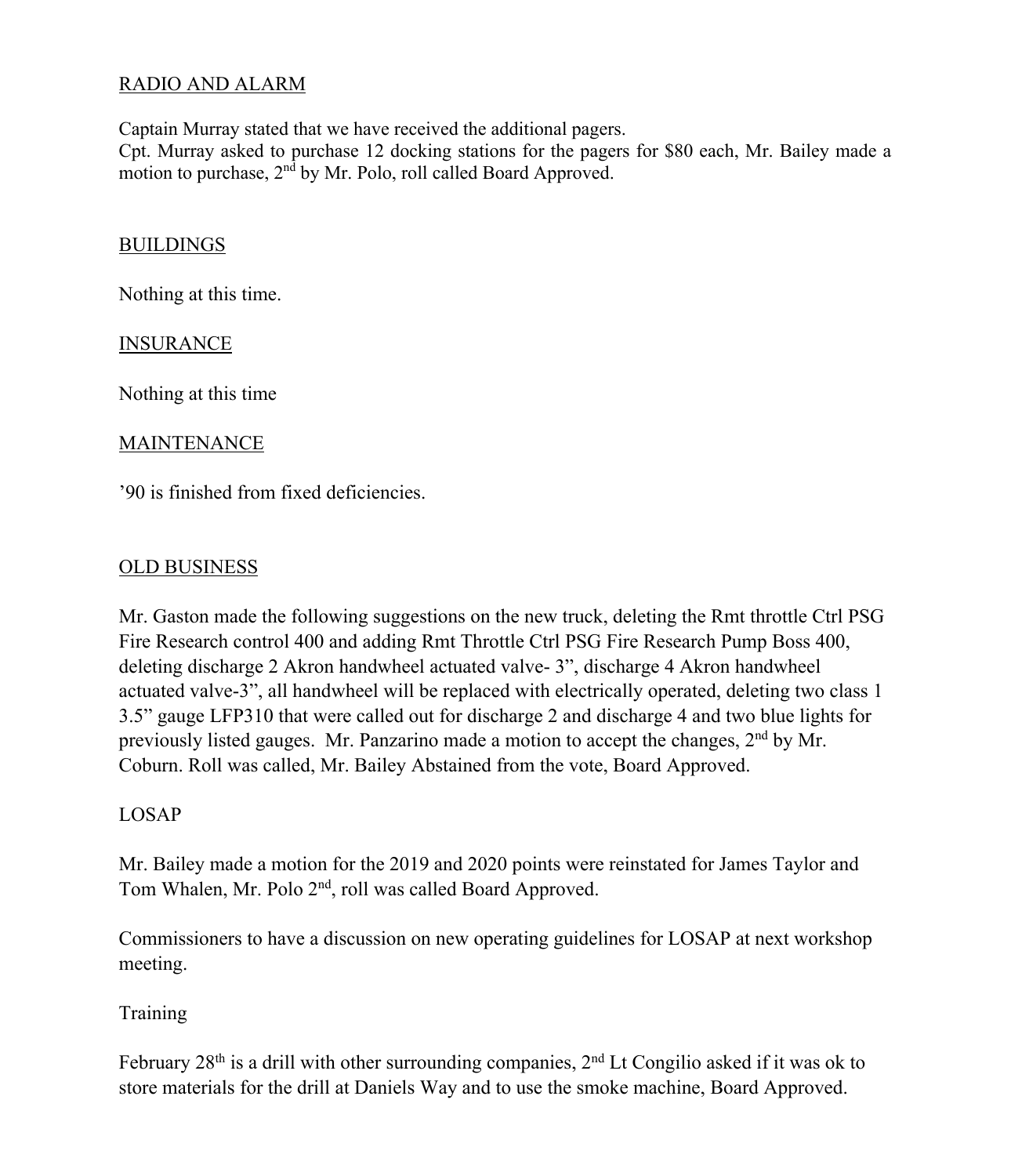#### Gas Meters

Dave Goldstein to get prices on docking stations.

Truck Sanitizers

Dave Goldstein from Emergency Equipment Sales presented the Air Purification System for the older trucks, this was table until next meeting more information needed from Mr. Goldstein.

The concrete at Daniels Way apron will start April or May.

Boat and trailer paper work received, can now do registration and title and insurance.

Chief vehicle no new updates

5yr place no new updates

RFID webinar on Friday with company.

New signs for the firehouses will be completed in the spring after the concrete work is done.

#### NEW BUSINESS

2<sup>nd</sup> Lt. Conigilio asked to use Turn Out Management Company to clean and inspect the gear once a year, tabled to next meeting.

Mr. Taylor asked to purchase 5 new tools to fix the trucks, not to exceed \$400, Mr. Bailey made a motion and 2nd by Mr. Allen, roll called Board Approved.

Mr. Coburn asked to relocate the Special Service Trailer to Pond Rd. parking lot. Board Approved.

#### TREASURER

Received a check from Motorola in the amount of \$302.80 for 12/22/2020 unclaimed property, was deposited on 1/20/21 in the savings account.

| Checks                              |            |
|-------------------------------------|------------|
| 11515 East Coast Emergency Lighting | \$2,548.40 |
| 11516 JCP&L                         | 388.82     |
| 11517 NJNG                          | 1,720.45   |
| 11518 Optimum                       | 594.52     |
| 11519 Verizon Wireless              | 384.39     |